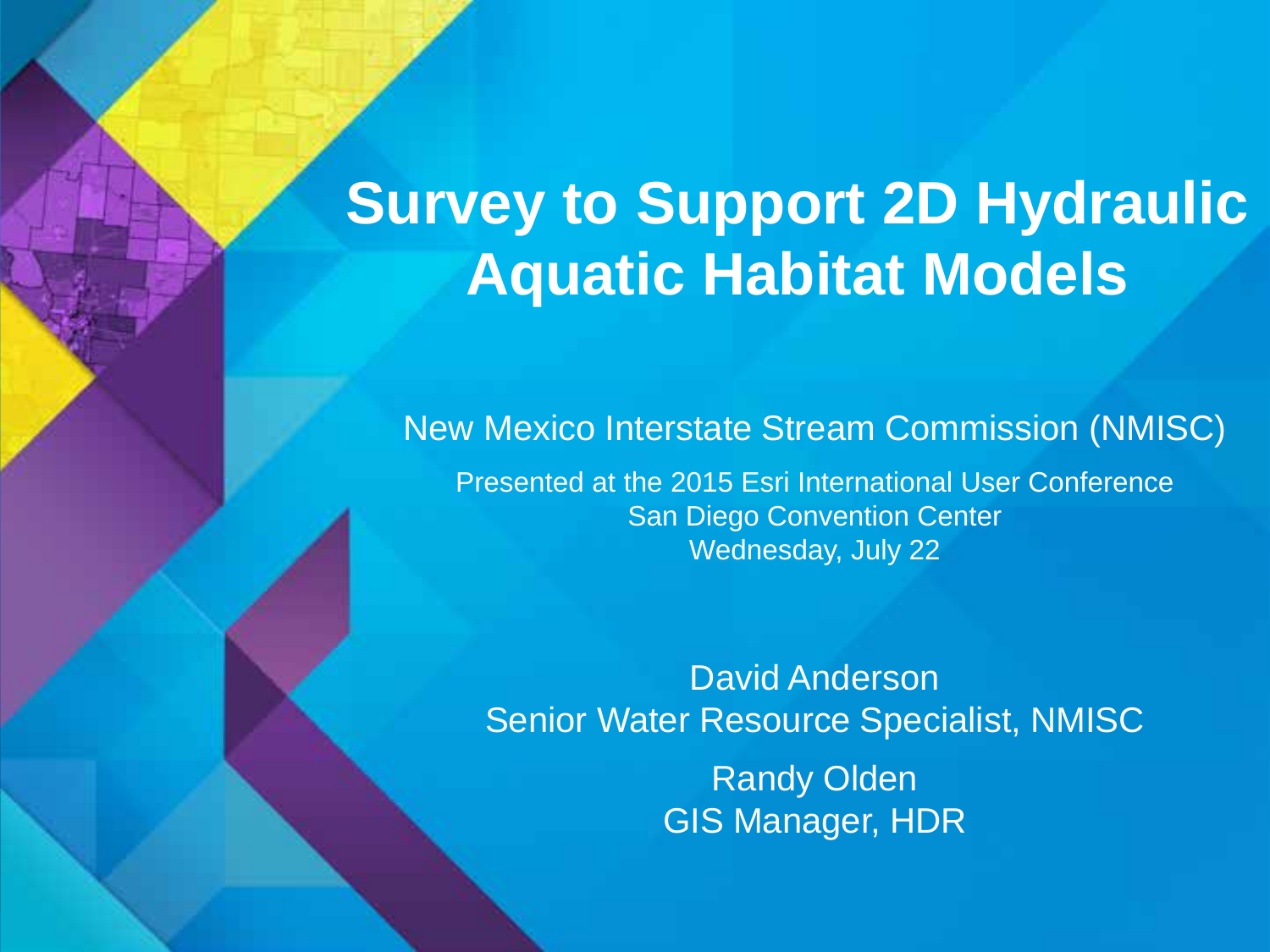### **Gila River Fish Habitat Study - 2014**

#### **Objectives**

- **Determine potential change in fish habitat resulting from proposed AWSA1 diversions in the Study Area**
	- **Existing agriculture diversions (earthen berms pushed up with a bulldozer)**
	- **Proposed AWSA diversion and storage**
	- **Release of "ecological" augmentation flows**



1. [Arizona Water Settlements Act](http://nmawsa.org/)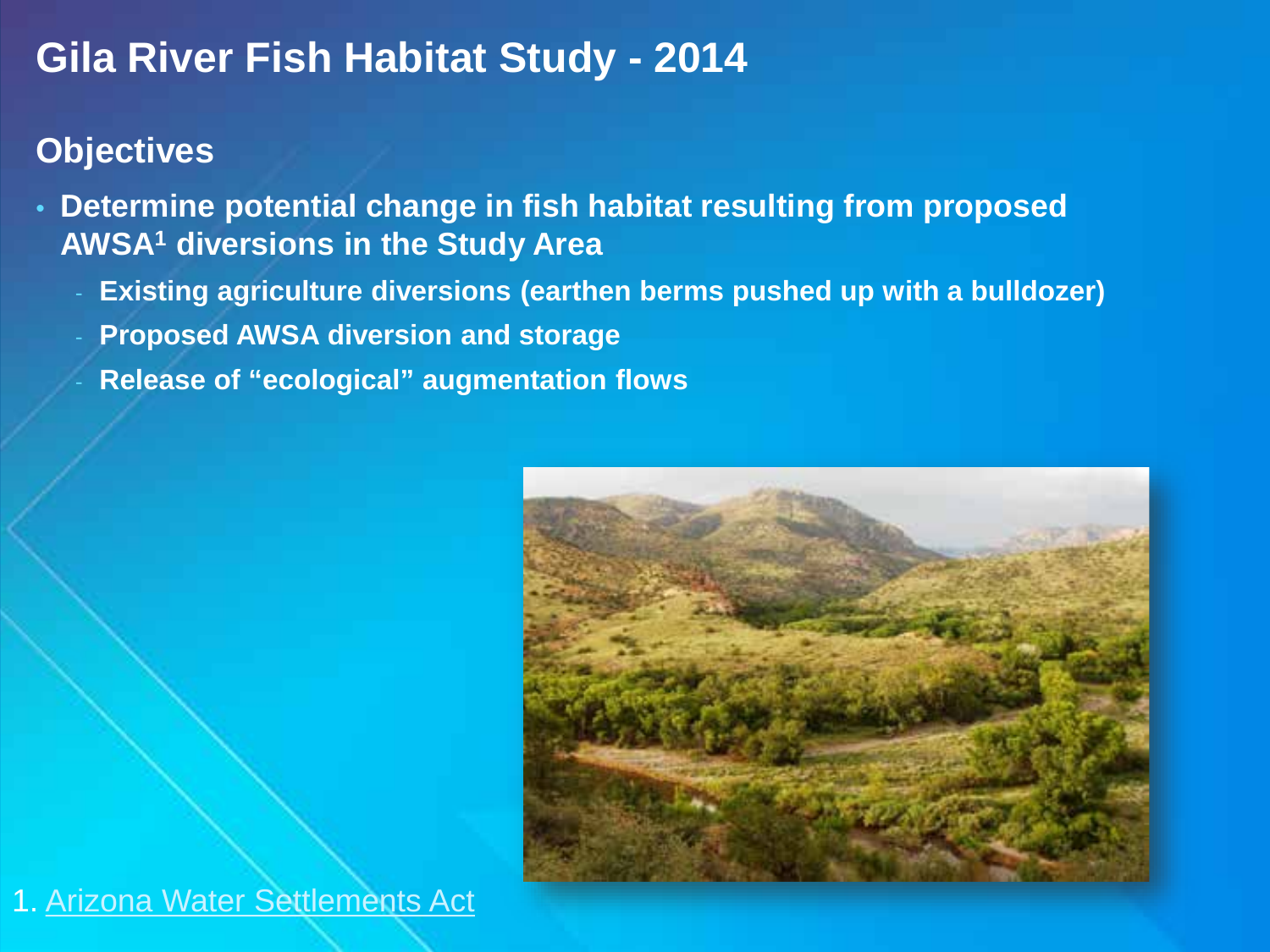#### **Focus Species**

#### **Native and Non-Native Federally Endangered Species**



• **Loach Minnow** • **(***Tiaroga cobitis)*



- **Spikedace**
- **(***Meda fulgida)*







• **Native Species Assemblage**



• **Non-Native Species Assemblage**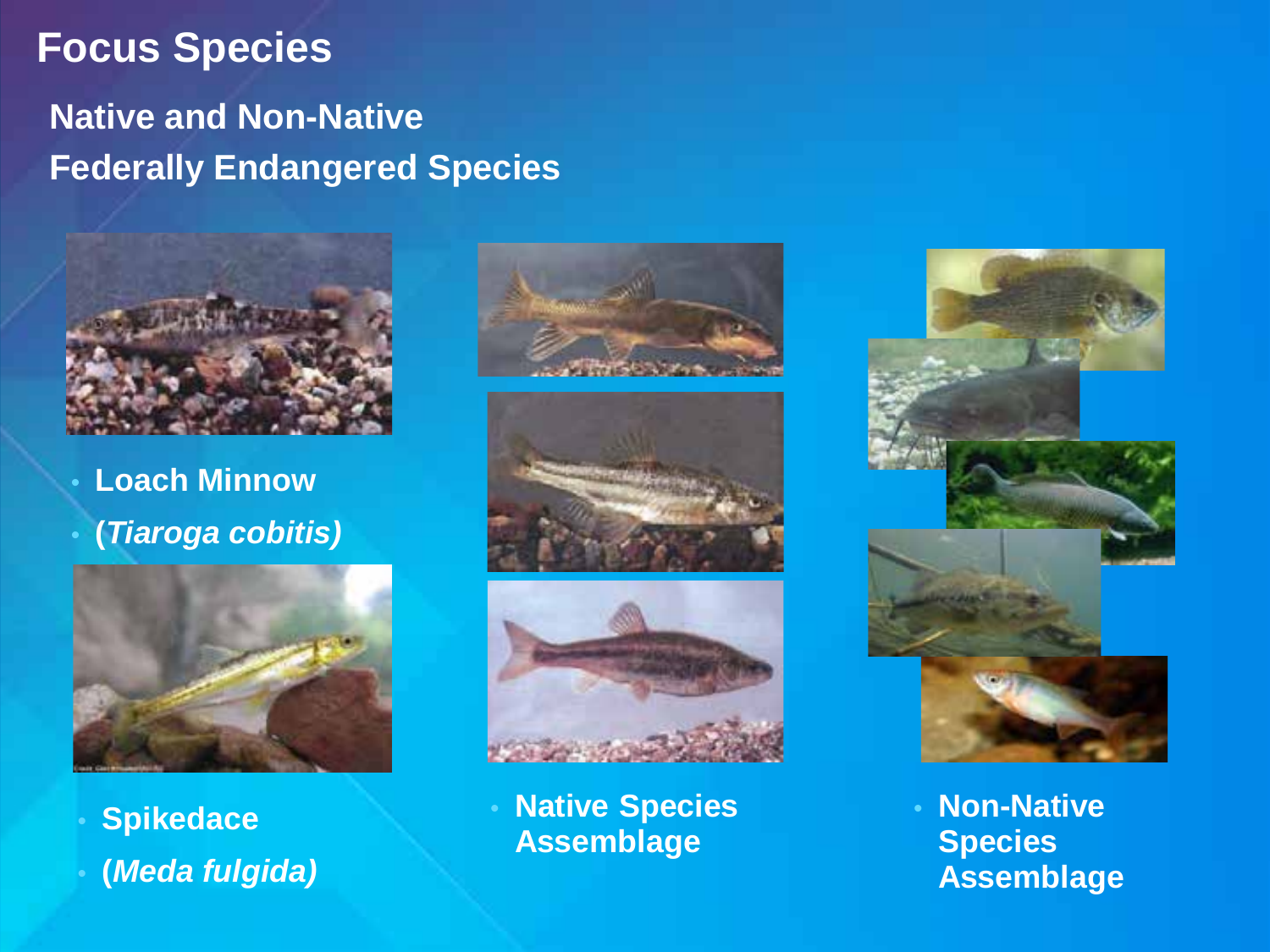### **How to evaluate fish habitat?**

#### **Hydraulic Model!**

Abc

- **1D and 2D models available**
- **Technology is making 2D models cost effective**
- **River2D Habitat Model**

| ut River2D                                                                                                                                                                   |    |
|------------------------------------------------------------------------------------------------------------------------------------------------------------------------------|----|
| River2D Version 0.95a January 15, 2010                                                                                                                                       | ОΚ |
| by: P. Steffler, A. Ghanem, J. Blackburn, and Z. Yang                                                                                                                        |    |
| Fisheries and Oceans, Canada<br>University of Alberta<br>United States Geological Survey                                                                                     |    |
| This program is in the public domain and is freely distributable.                                                                                                            |    |
| The authors and above organizations assume no responsibility or liability for the use or<br>appicability of this program, nor are they obliged to provide technical support. |    |
| Copyright @ 2006                                                                                                                                                             |    |
|                                                                                                                                                                              |    |
|                                                                                                                                                                              |    |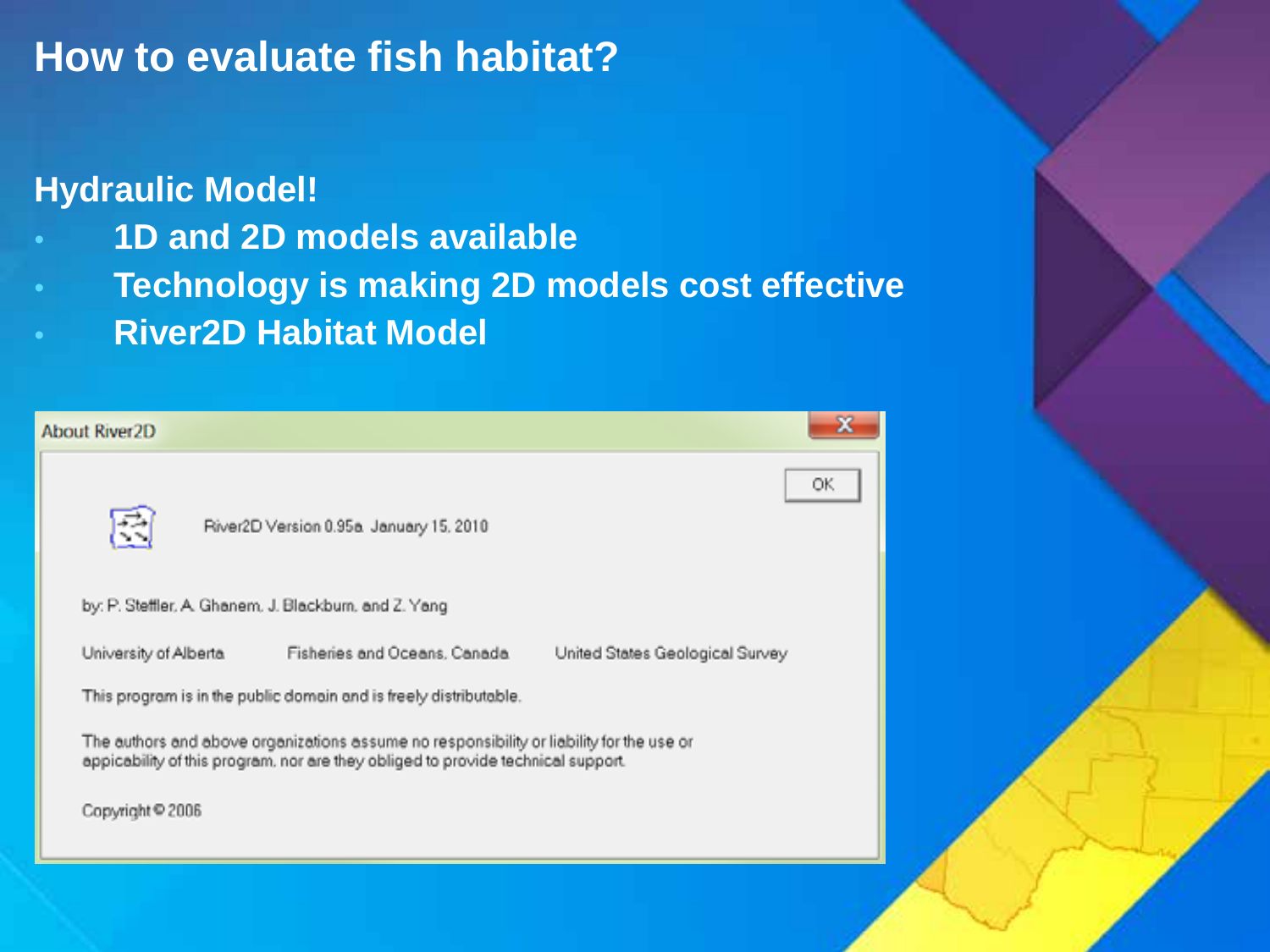# **Study Design - Reach Designation**

- **Turkey Creek (2,600 ft long-1,200,000 sq ft)**
- **Mogollon Creek (650 ft long-140,000 sq ft)**
- **Fort West (1,500 ft long-400,000 sq ft)**
- **Gila Farms (800 ft long-115,000 sq ft)**



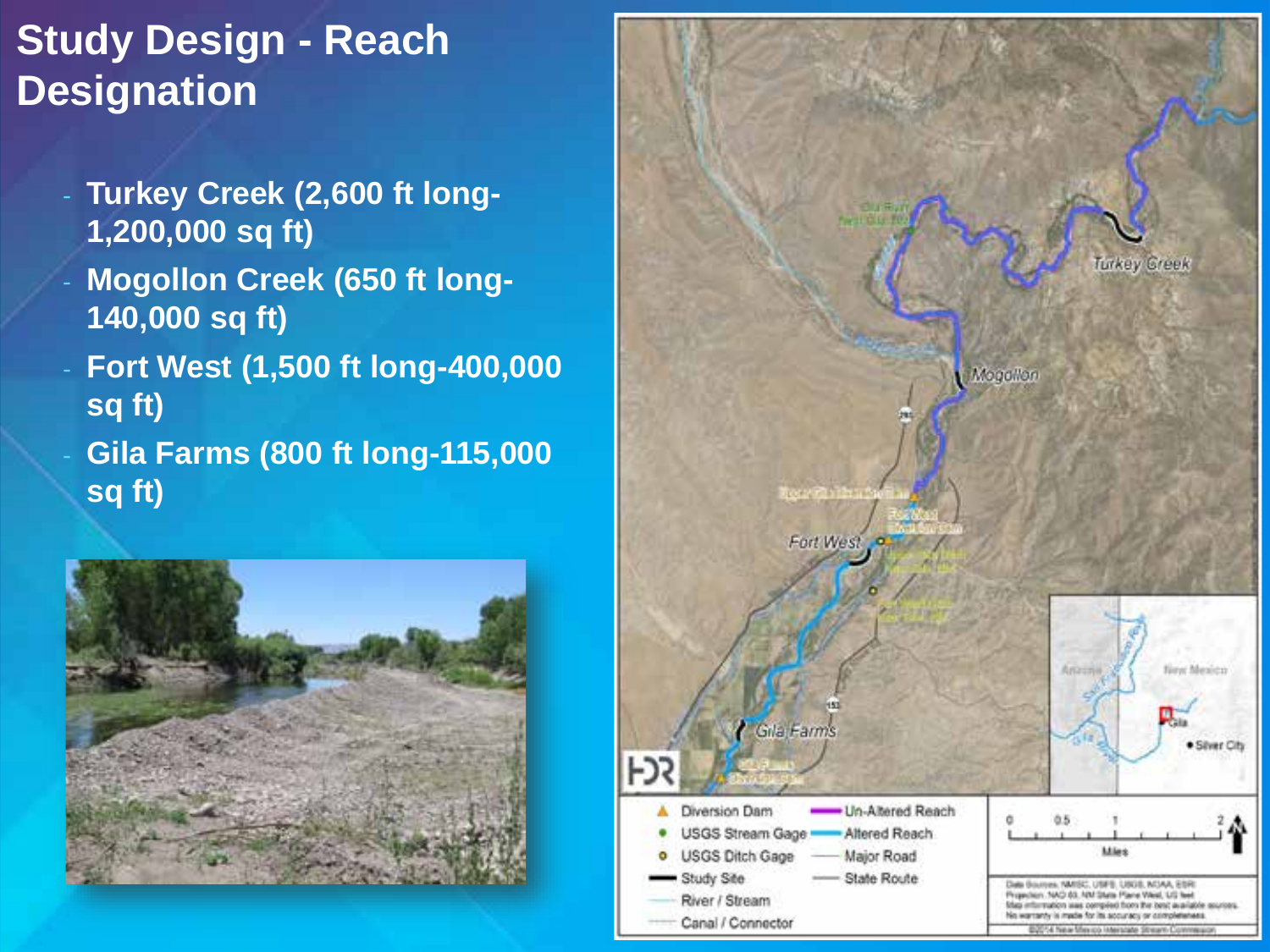# **Model Quality is Driven by Accurate Topography**

#### **Data collected in field using modern survey techniques**

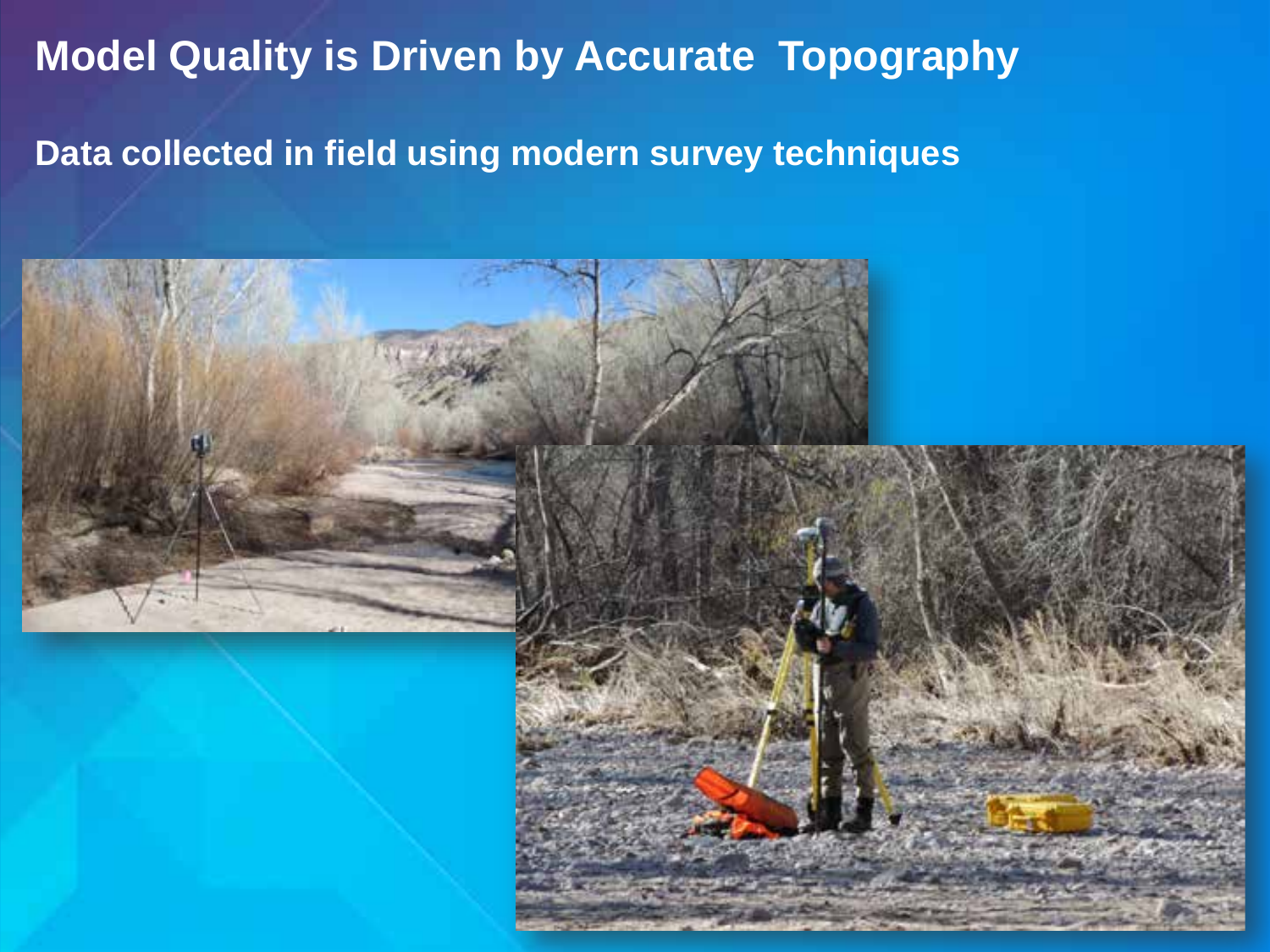**2D Model – Survey Technology**

**Robotic Total Station (RTS)**

**Real Time Kinematic (RTK) GPS**

**Aerial LiDAR**

**Terrestrial LiDAR (Laser Scanning**)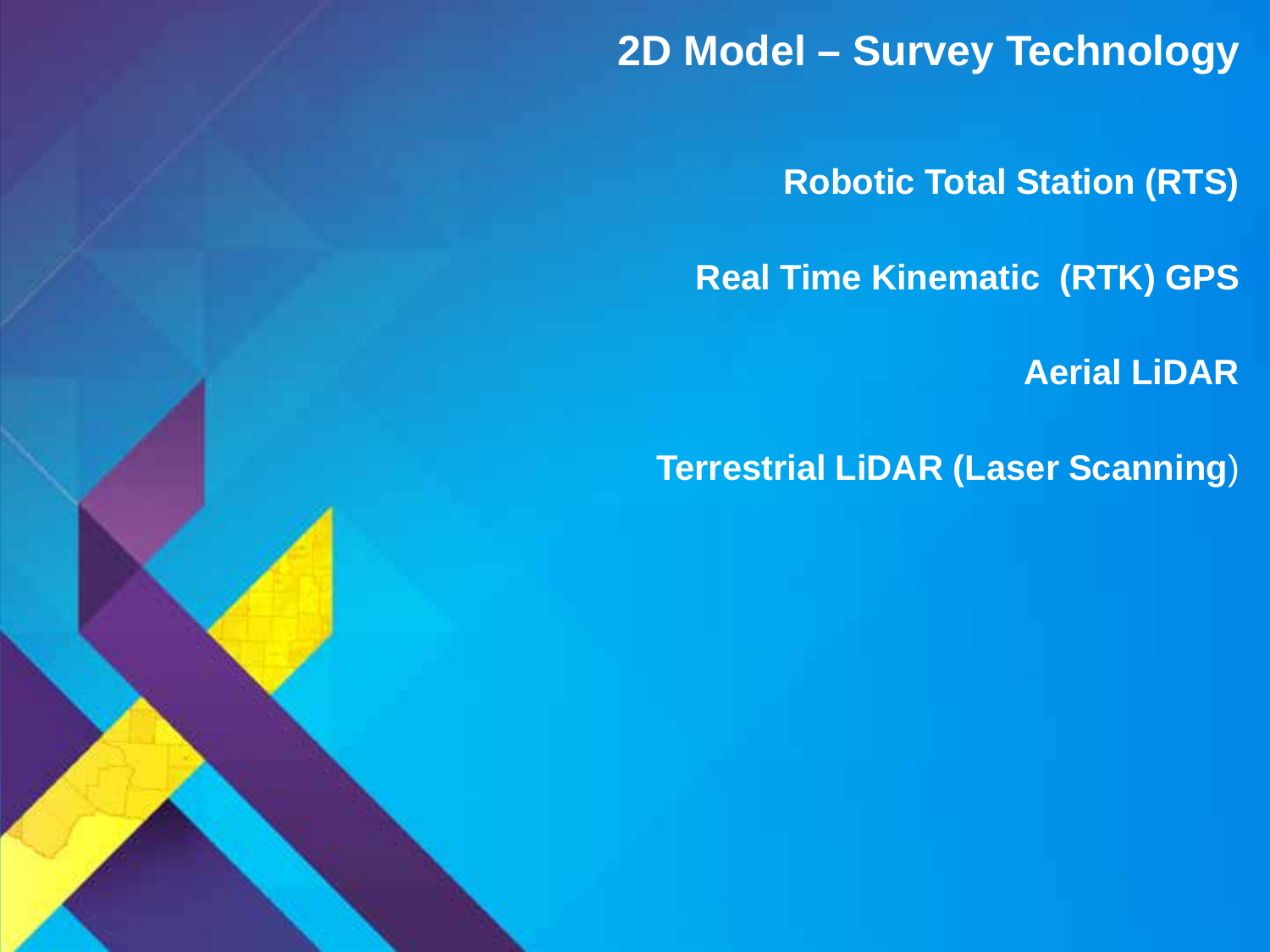## **Robotic Total Station (RTS)**

- **Survey Instrument That Can Track Survey Rod and Automatically Calculate Angles and Distances**
- **Collects XYZ Location As Fast As Field Staff Can Move The Sensor and Hold It Still Again**
- **Setup More Time Consuming Than RTK**
- **Requires Existing Control or Static Survey Grade GPS to Place in Geographic Coordinate System**
- **Accurate to 0.14 cm**



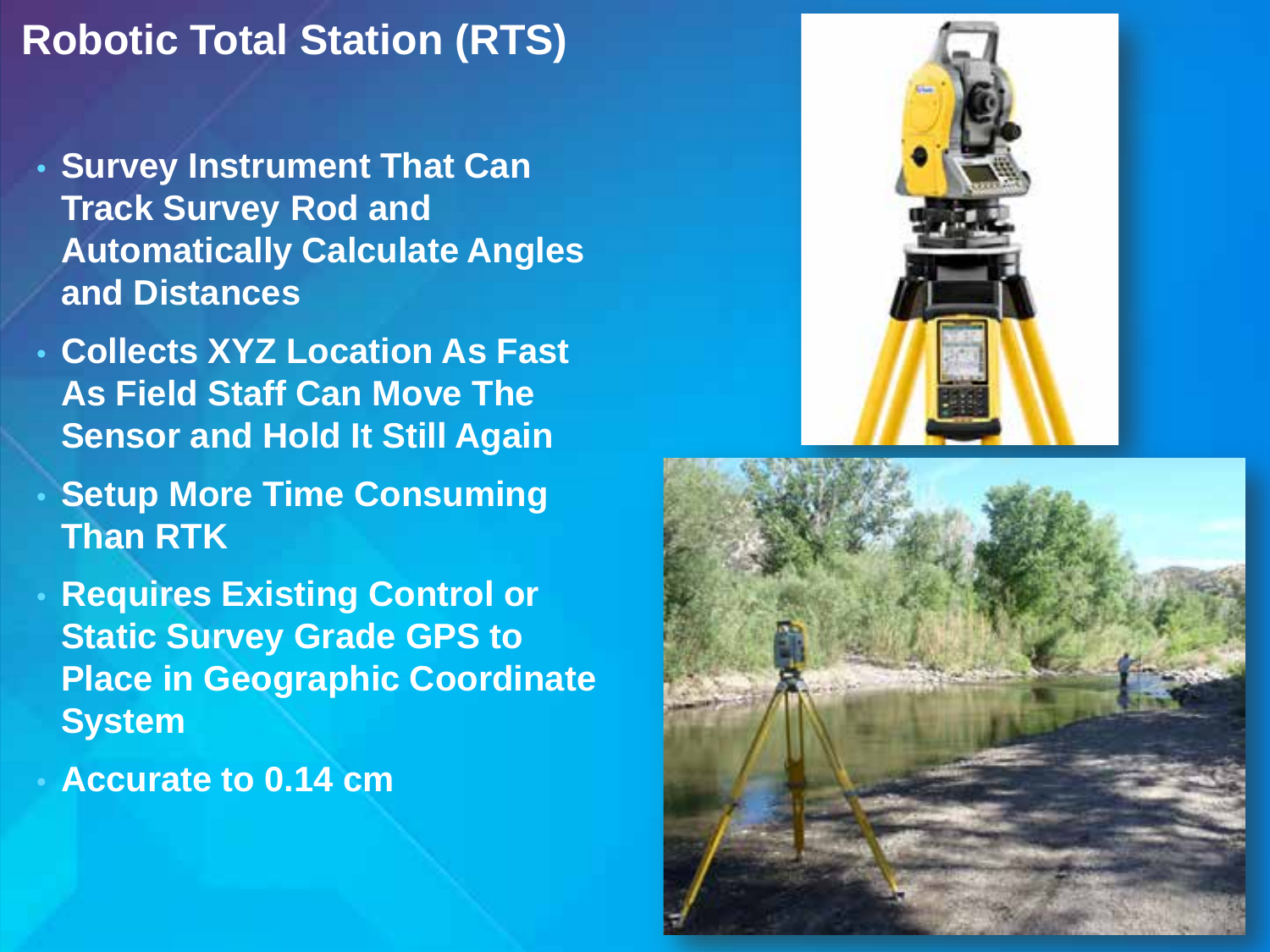# **Real Time Kinematic GPS (RTK)**

- **GPS Sensor Accepting Real Time Corrections From Static GPS Base Receiver**
- **Collects XYZ Location As Fast As Field Staff Can Move The Sensor and Hold It Still Again**
	- **Minimal Processing**
- **Accurate From 1-5 cm or Less**

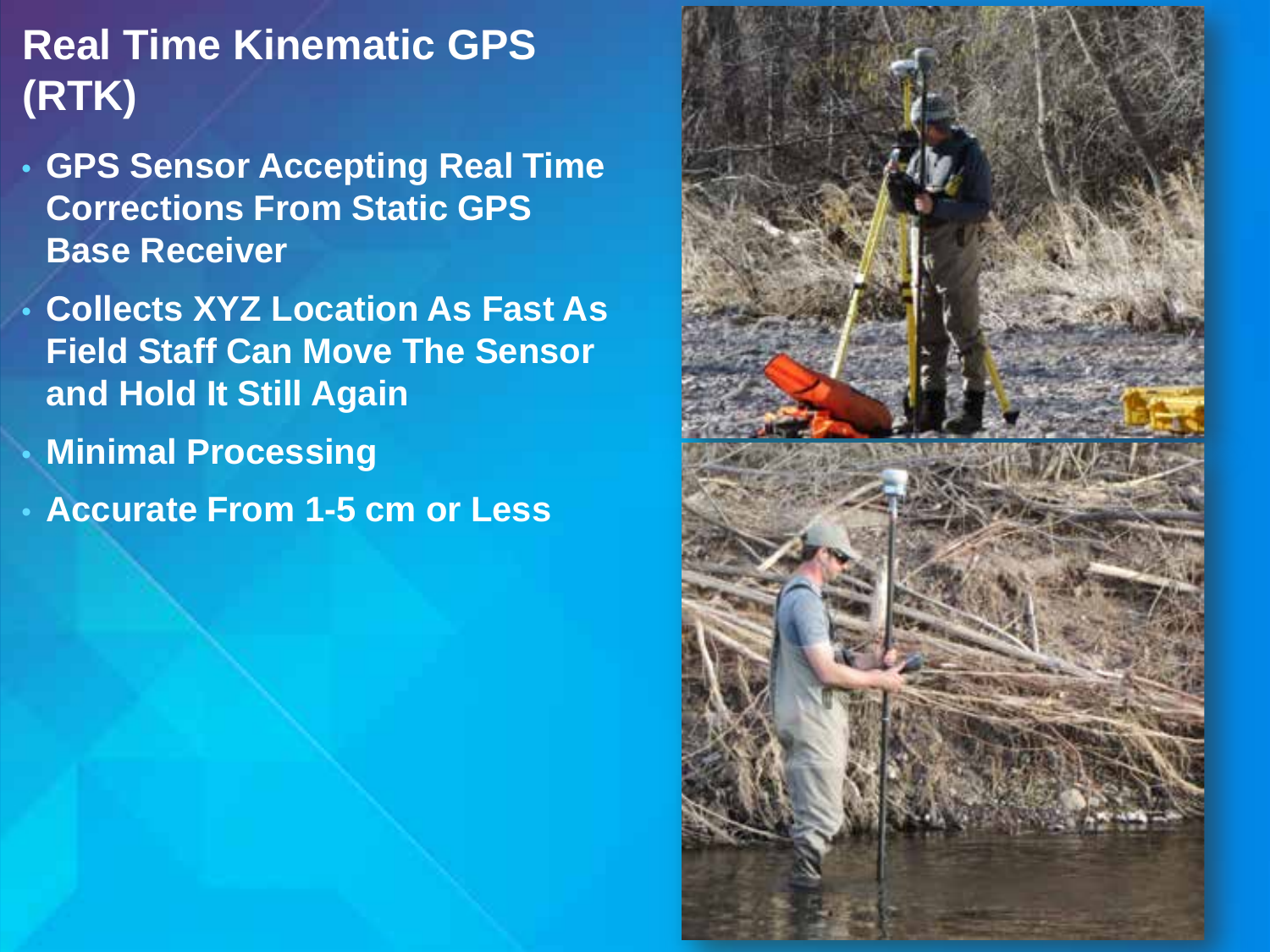### **Terrestrial LiDAR**

- **Survey Instrument That Can Collect Dense Point Clouds From Stationary Position**
- **Collects XYZ Locations and RGB Values for Each Return**
- **Does Not Penetrate Vegetation**
- **Requires Existing Control or Static Survey Grade GPS to Place in Geographic Coordinate System**
- **Highly Accurate, Very Dense**



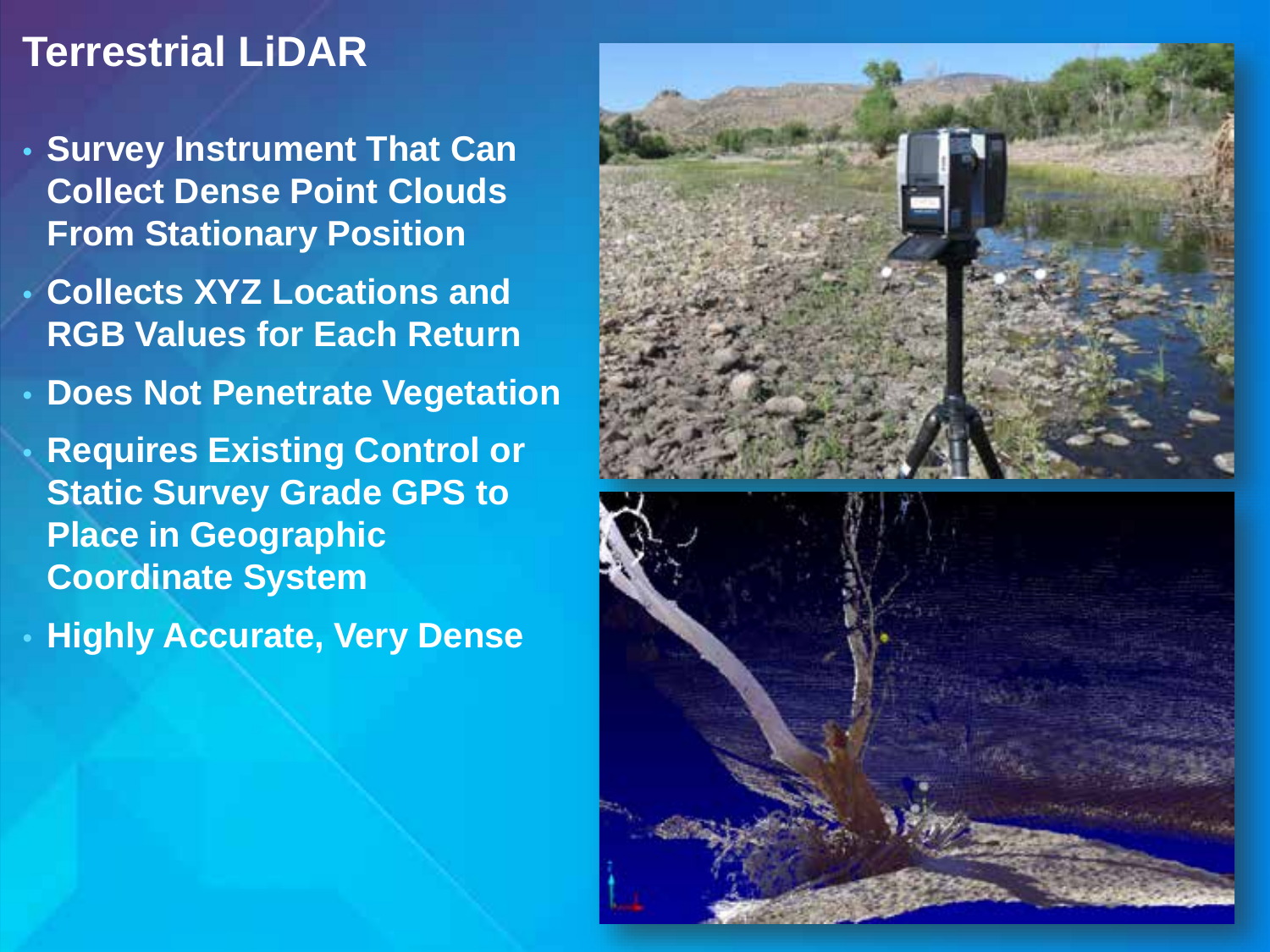### **Aerial LiDAR**

- **Sensor Collects Point Cloud From Airplane or Helicopter**
- **Collects XYZ Locations Along Swath**
- **Penetrates Canopy**
- **Collects Large Area Topography and Canopy/Structure Data Quickly**
- **Accuracy Varies Depending On Sensor and Platform**



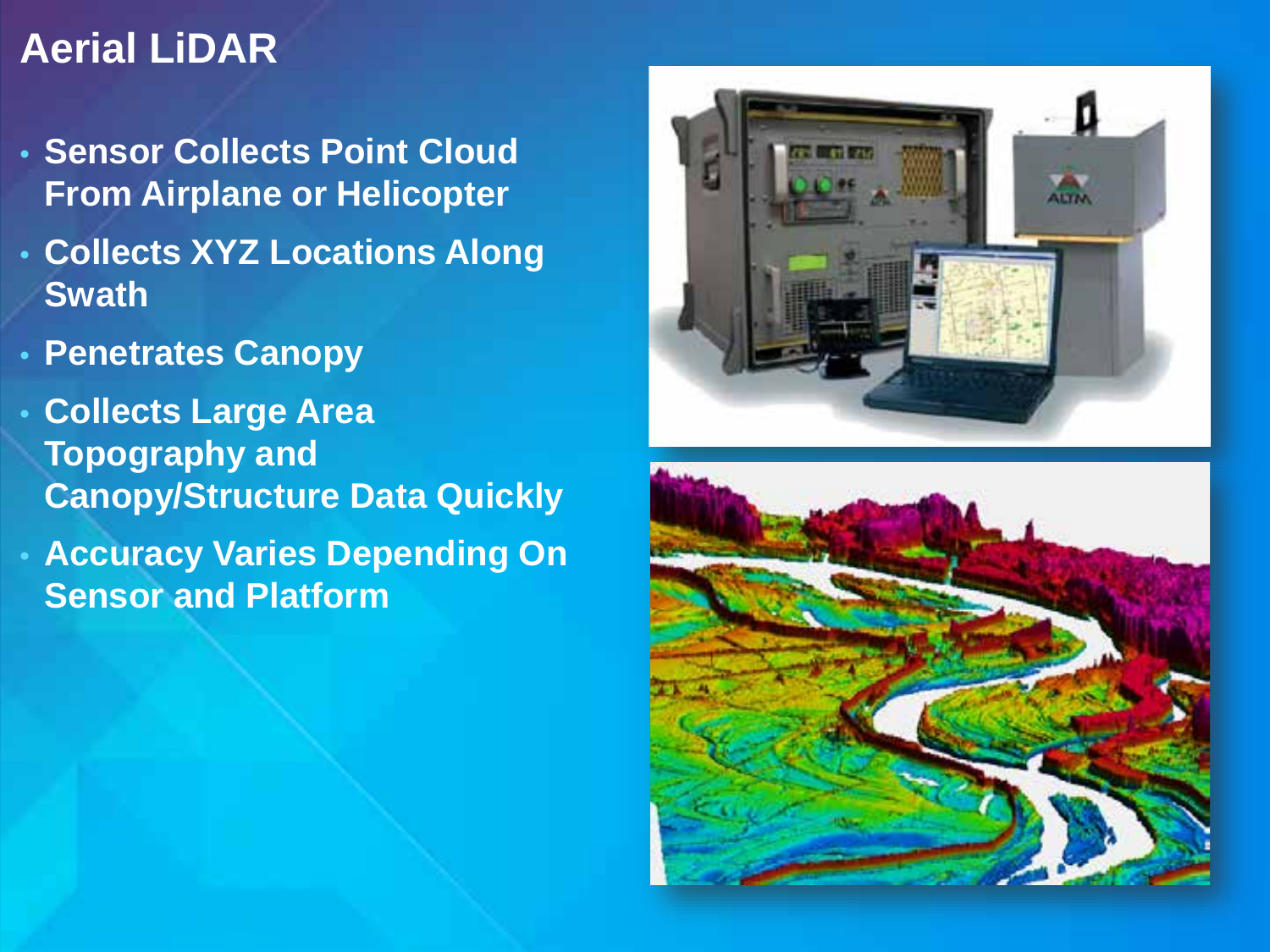# **Study Design - Reach Designation**

• **Turkey Creek** - **LiDAR** - **RTK** - **RTS** • **Mogollon Creek** - **LiDAR** - **RTK** - **RTS Laser Scan** 

• **Fort West** - **RTK** - **RTS Laser Scan** • **Gila Farms** - **RTK** - **RTS Laser Scan**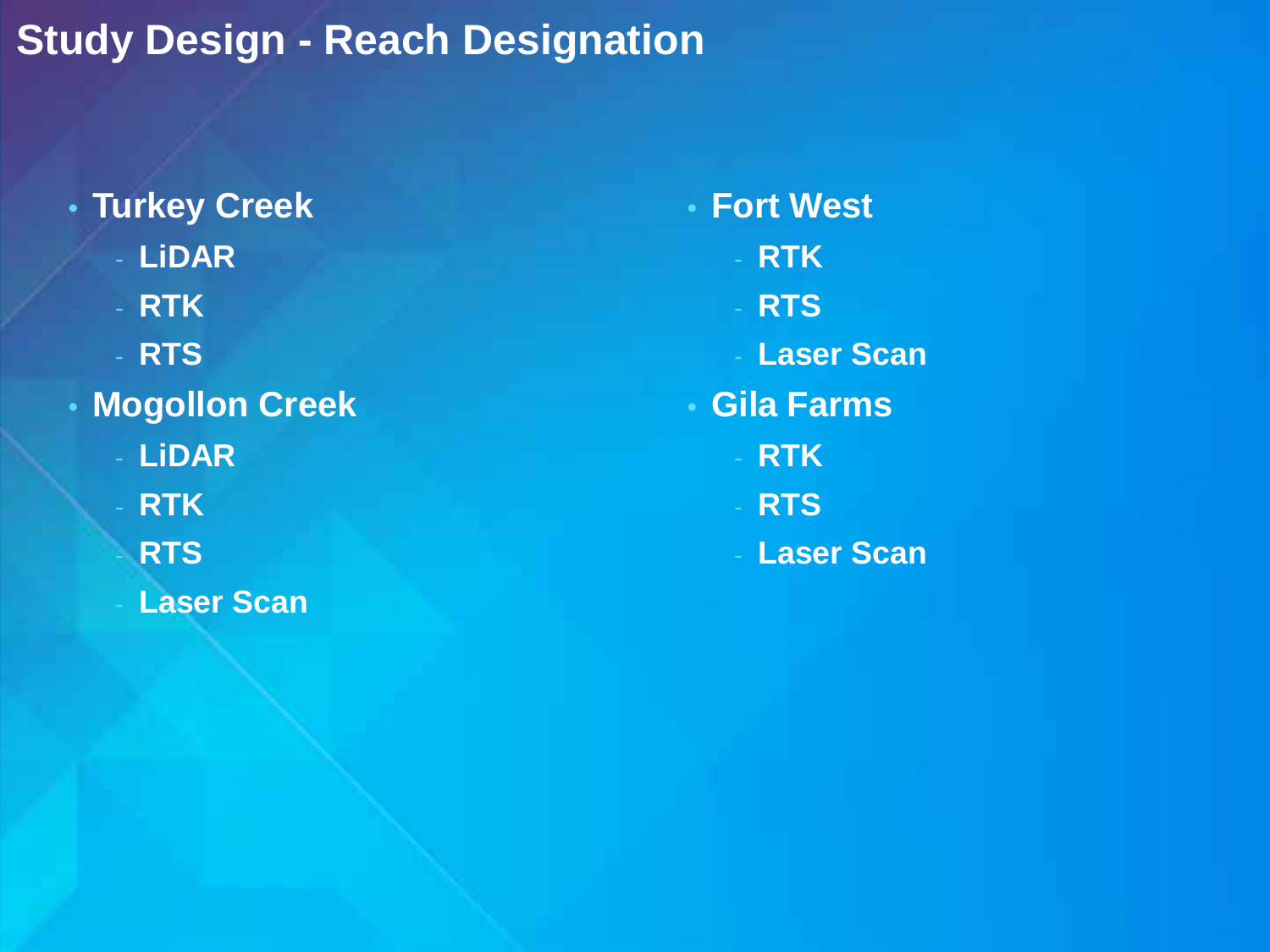#### **Laser Scan**



**Dense scan data reduced using open source software Cloud Compare**

**Exported to GIS feature class**

a.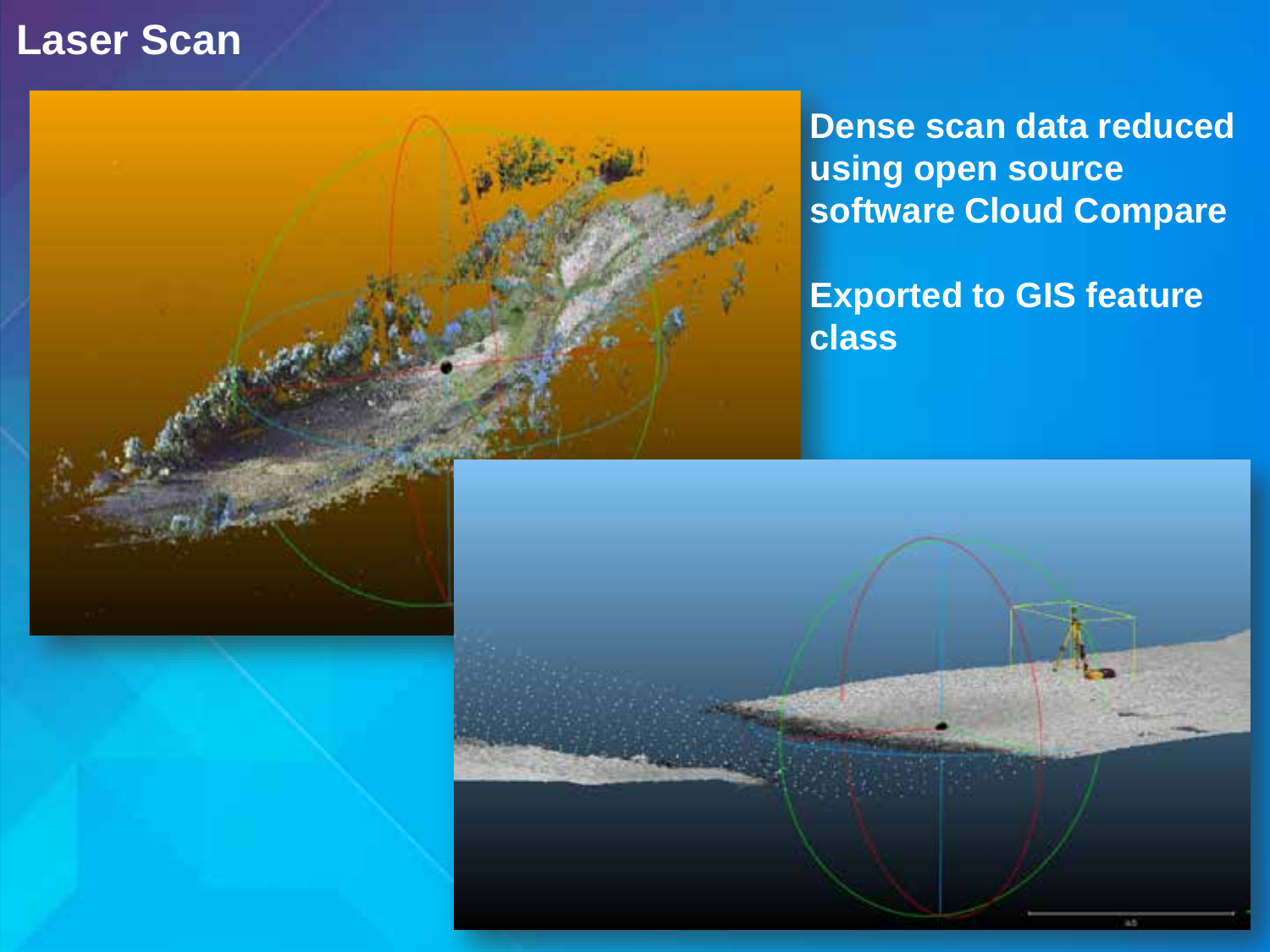# **RTK and RTS**

- **OPUS Correction for RTK**
- **Transformation to common survey points for RTS data**
- **Positions corrected using Trimble Business Center**
- **Points Exported to GIS feature class**

# **Aerial LiDAR**

- **Reduced using ArcGIS terrain pyramids**
- **Points exported to GIS feature class**



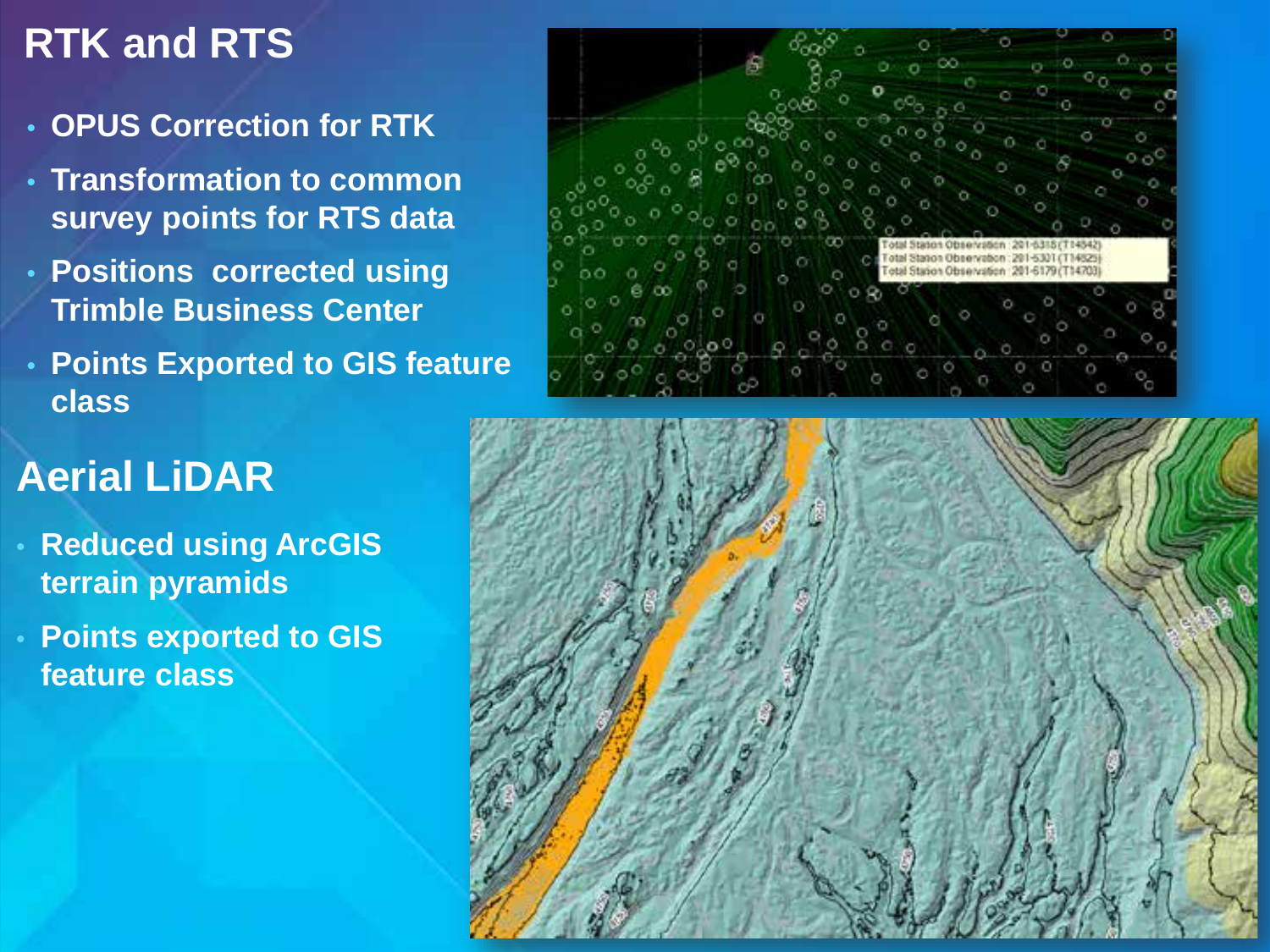#### **Point Data Processed and Merged**

- **Online Positioning User Service (OPUS) Correction for RTK**
- **Transformation to common survey points for RTS data**
- **Positions corrected using Trimble Business Center**
- **Points Exported to GIS**
- **QC completed in ArcScene**
- **Exported to River2D**

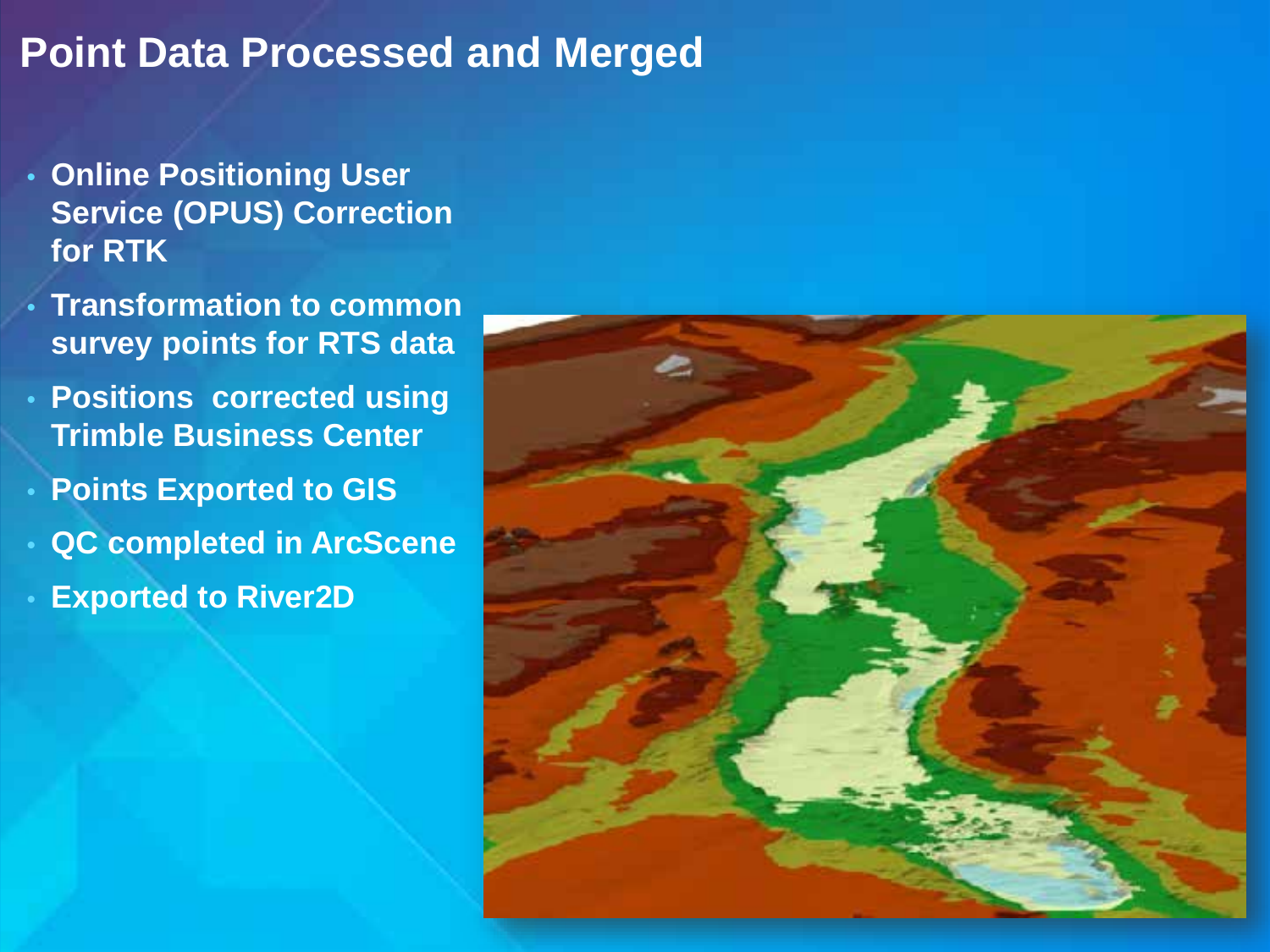### **Final Surfaces**

- **Exported to River2D compatible text file format using Python**
- **XYZ Point file**
- **Surface used as base for mesh development and hydraulic model**

Velocity  $2.28$  $708$ 133 1.55 1.37 1.54 dat 0.68  $0.45$  $0.23$ s as



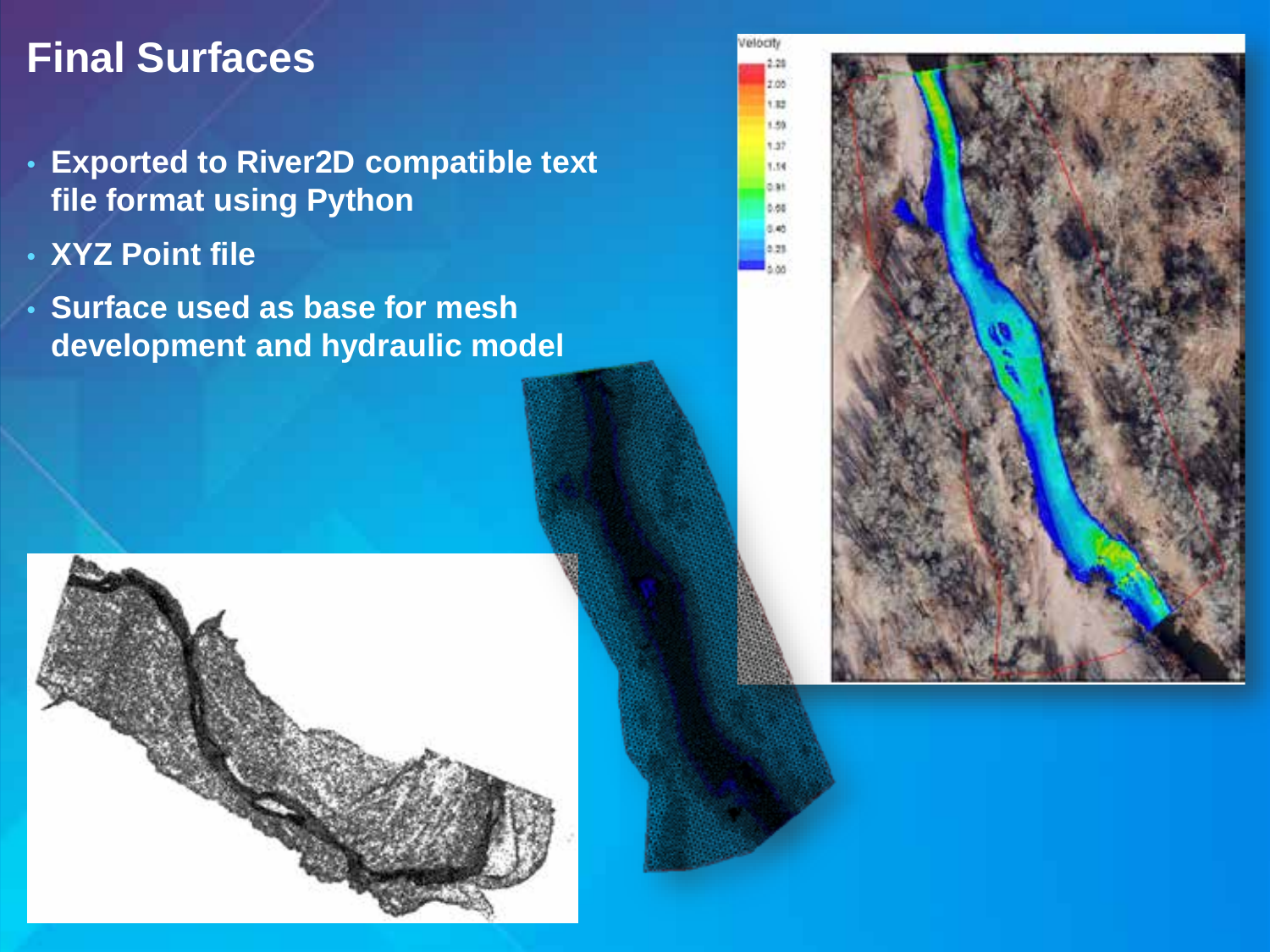### **Habitat Modeling**

#### **River2D Spatial Output**



**Turkey Creek Study Site - Loach Minnow Adult – 65 cfs**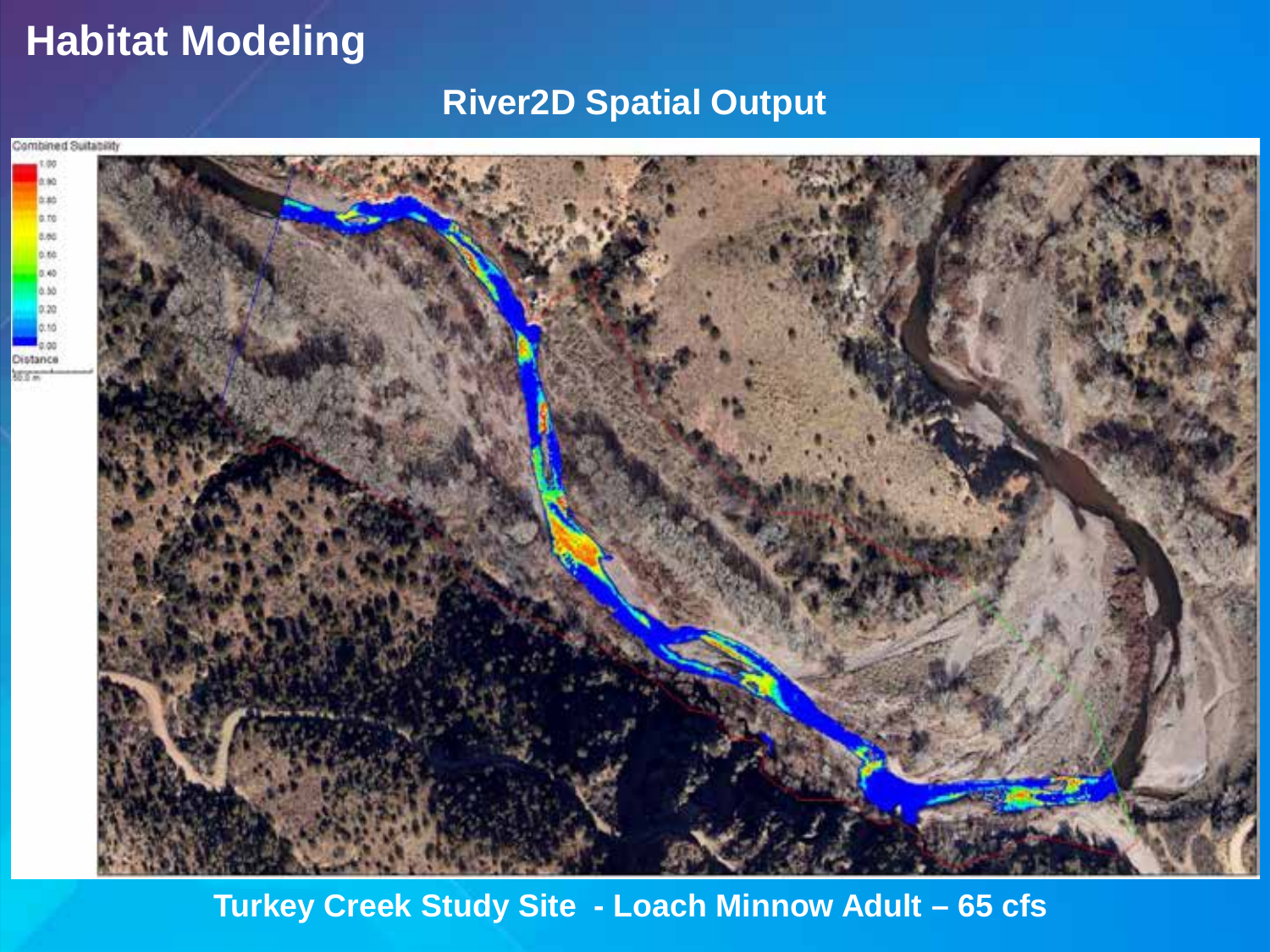#### **Summary**

- **Objective – Evaluate fish habitat on Gila River**
- **2D Model River2D requires dense, accurate topography**
	- **Cost effective modern survey methods used to collect data**
		- **Merged LiDAR, RTK, RTS, and Laser Scan**

• **Final topographic data used develop robust and effective 2D fish habitat model**